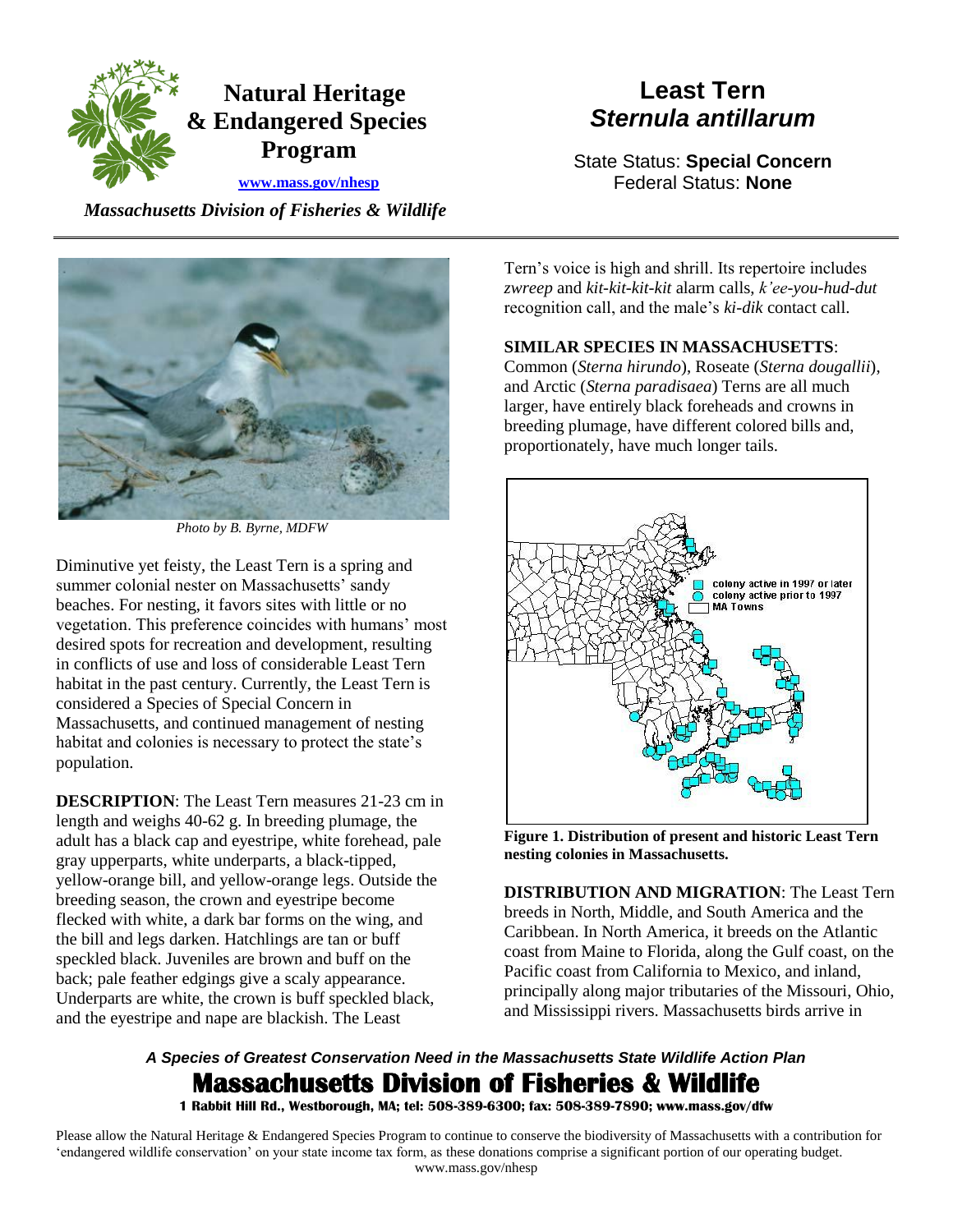early-May to nest at coastal locations statewide (Figure Islands (see Status below). The Least Tern leaves quarters, which are mainly off the eastern coasts of 1). The largest populations occur on Cape Cod and the Massachusetts by early September (and in some years is gone by early August) to begin its journey to wintering Central and South America, south to northern Argentina.

#### **BREEDING AND FORAGING HABITAT**: In

Massachusetts, the Least Tern nests on sandy or gravelly beaches periodically scoured by storm tides, resulting in sparse or no vegetation; it also takes advantage of dredge spoils. In other areas of the country, it nests on riverine sandbars, mudflats, and gravel roofs. Along coasts, the Least Tern forages in shallow-water habitats, including bays, lagoons, estuaries, river and creek mouths, tidal marshes, and ponds.

 **FOOD HABITS**: The Least Tern primarily consumes water surface. It may forage singly or in small flocks of small fish, but also takes crustaceans and insects. The most common prey items in Massachusetts are sand lance, herring, and hake. This tern hovers 1-10 m over water, then plunges to the surface to capture prey. Insects are captured on the wing and by skimming the 5-20 birds. Foraging generally occurs close to the nesting site, and up to 3 km away from colonies in response to an abundance of prey.

#### **BREEDING**:

 Egg laying commences a couple weeks later than that of *Phenology*. Least Terns arrive in Massachusetts in early May. Colony formation and courtship quickly ensue. Common and Roseate Terns: dates range from 20 May to 23 August. Incubation lasts about 3 weeks, as does the nestling period. The terns have mostly departed for winter locales by early September, and in some years by early August.

colonies of just a few to  $> 2000$  pairs, but colonies degree of dispersion of the birds. In Massachusetts, the Plover *(Charadrius melodus*), with which it shares similar nesting habitat requirements, but only rarely *Colony*. The Least Tern is gregarious and nests in usually number  $<$  25 pairs. Currently, the largest colony in Massachusetts numbers about 600 pairs, but in some years this number is much higher depending on the Least Tern often nests in association with the Piping forms mixed colonies with other tern species.

*Pair bond and parental care*. The Least Tern is monogamous. In a California study, about half the birds retained the same mate for more than one year. Courtship behavior includes aerial and ground displays. In the aerial display, a fish-carrying male is chased by 1 to 4 females; the display ends in a stiff-winged glide, during which participants cross each others' paths and bank towards each other repeatedly. Courtship on the ground includes parading and posturing. Males also feed females during courtship and throughout incubation. Incubating and chick-rearing duties are shared by both parents, but not equally: females typically do about 80% of the incubating, and more of the brooding/attending; males may do more feeding of chicks.

*Nest*. The nest, which is often just slightly above the high tide line, is a shallow scrape in the substrate to which vegetation, shell, or pebbles may be added. Considerable nest loss can be attributed to storms, given the low-lying nature of many nests. Mean inter-nest distance at a New Jersey colony was about 9 m by the end of incubation.

*Eggs*. Eggs are oval or sub-elliptical, and measure about 31 x 23 mm. Color and markings are very variable, but eggs generally have a beige or light olive-brown ground color with dark spots and splotches. Clutch size is 2 or (especially for interior Least Terns) 3, sometimes 1. Incubation, which is inconsistent until the clutch is complete, lasts about 21-23 days in Massachusetts.

*Young*. Chicks are semi-precocial. At hatching, they are downy and eyes are open. Parents brood chicks for the first 1-2 days, after which time chicks leave the nest and usually wander up to 200 m from nest site (up to 1 km in response to disturbance). Parents carry prey to chicks in their bills at a rate of about 2 fish/hour. While adults forage, chicks seek shelter in vegetation or near debris; older chicks may wait at the water's edge. Fledging occurs after about 3 weeks. Young disperse from the natal site within 3 weeks of fledging, and are still fed by parents for up to 8 weeks after fledging. Family units are thought to migrate together.

#### **PREDATION**:

*Predators*. A wide variety of birds and mammals, crabs, and fish are predators of Least Tern eggs, chicks, and adults. Avian predators include crows, gulls, Great Blue Heron, Black-crowned Night-Heron, Ruddy Turnstone, Sanderling, Great Horned Owl, Peregrine Falcon,

#### *A Species of Greatest Conservation Need in the Massachusetts State Wildlife Action Plan*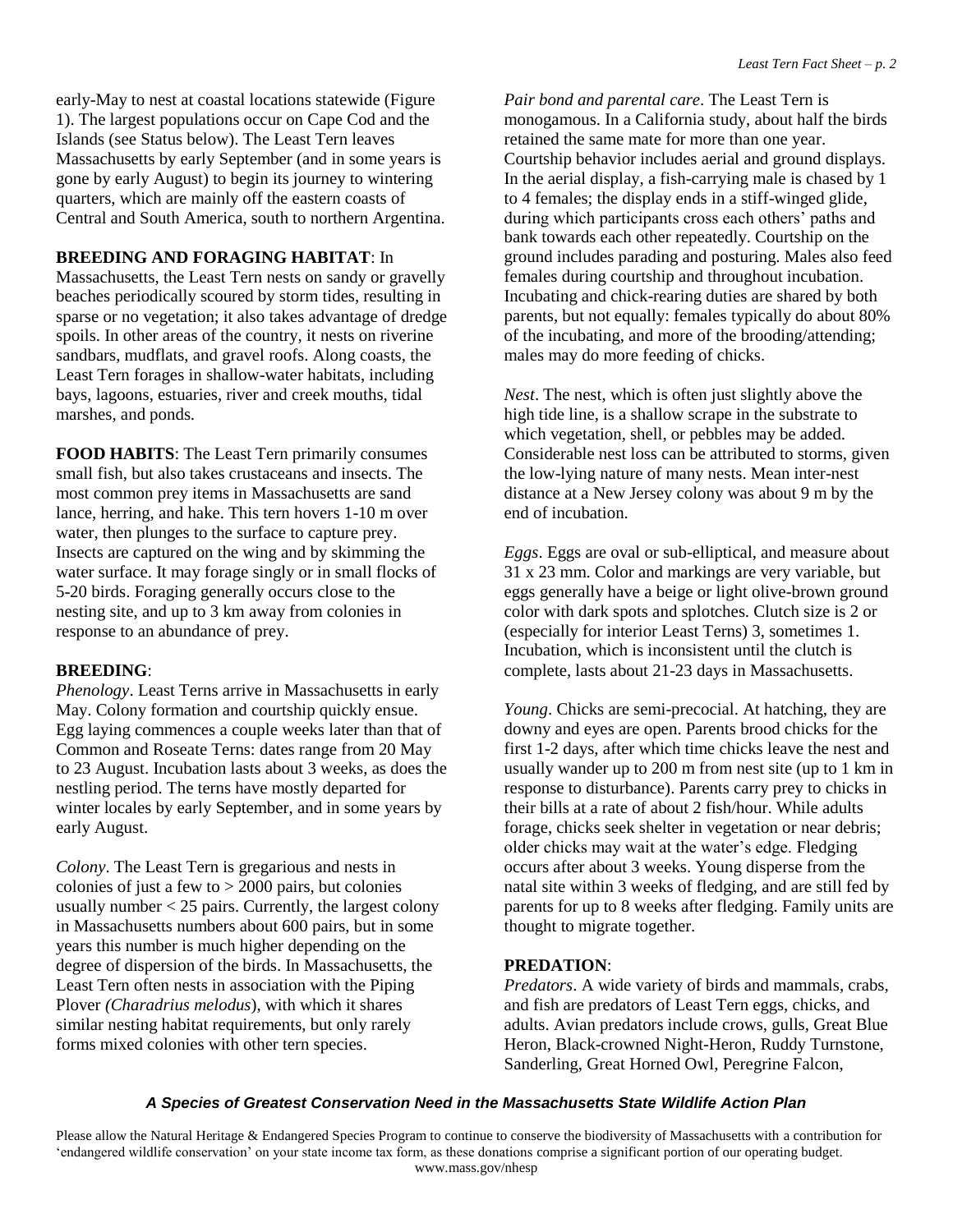American Kestrel, and Northern Harrier, among others. Mammalian predators include fox, coyote, raccoon, skunk, opossum, feral hog, cat, dog, and rat.

*Responses to predators and intruders*. Within the colony, nesting is fairly synchronous as compared to that of Massachusetts' larger terns; this may be a strategy to reduce the amount of time the Least Tern colony is vulnerable to predation. Least Tern eggs and chicks are cryptically colored. Hatched eggshells are removed from the nest site (the white inner shell is obvious). When eggs and chicks are vulnerable (for instance, to most avian and human intruders), adults give alarm calls, dive, defecate on, and attack intruders. When adults are vulnerable (for instance, to canids), they desert the nest or fly high over the predator. Repeated intrusions by nocturnal predators, in particular, may cause the colony to desert the site. Shifts between different nesting sites within the breeding season in response to disturbance are common for this species. Terns become more defensive as the season progresses. Birds experienced with human intruders are more aggressive than inexperienced birds, and occasionally will even strike humans, earning the Least Tern the nickname, "little striker."

**LIFE HISTORY PARAMETERS**: Most Least Terns breed annually starting at 3 years, some at 2 years. One brood per season is raised, but Least Terns may renest up to 3 times if eggs or chicks are lost early enough in the season. Annual productivity, which is difficult to estimate because of the high mobility of chicks shortly after hatching, is very variable, but was estimated at about half a chick per pair at several locations in the country. There are no data from Massachusetts, but elsewhere survival from fledging to 2-3 years was estimated at about 80%, and annual survival of adults was estimated at over 85%. The oldest Least Tern on record was 24 years and 1 month old. It was banded in Massachusetts and recovered in New Jersey.

**STATUS**: The Least Tern suffered the same fate as Massachusetts' larger terns at the end of the  $19<sup>th</sup>$  century – they were slaughtered for use as decorations for hats. By the early  $20<sup>th</sup>$  century, only about 250 pairs of Least Terns remained in the state. Following legal protection, numbers increased to the 1,500 pair level by the 1950s, but declined again (perhaps as a result of increased recreational use of beaches) to perhaps 900 pairs by the early 1970s (Figure 2). More aggressive protection of breeding colonies since then has contributed to a fairly

steady increase in numbers. In 2001, 3,420 pairs nested in the state, a record high for the past 100 years. Currently nesting at 54 breeding sites, the Least Tern is Massachusetts' most widely distributed tern. The largest colonies in 2001 occurred at: Dunbar Point (Kalmus Park), Barnstable (599 pairs); Tuckernuck Island, Nantucket (432); Sylvia State Beach, Oak Bluffs (370); and Dead Neck-Sampsons Island, Barnstable (257). Favored breeding sites remain in flux, however, due to the species' sensitivity to disturbance, and because of its preference for nesting on unvegetated beaches. The Least Tern is a Species of Special Concern in Massachusetts.



**Figure 2. Least Tern population trends in Massachusetts, 1910s to 1990s (modified from Blodget and Melvin 1996).** 

**CONSERVATION AND MANAGEMENT**: Since the 1970s, most sites have been fenced and posted with signs to discourage human intrusion into colonies. At many sites, Piping Plover and Least Tern management is integrated due to the species similar nesting habitat requirements and threats. Because of the Least Tern's propensity for nesting on mainland and barrier beaches (in contrast to offshore islands), disturbance of colonies by humans and predators remains a chronic problem. The principal conservation challenge confronting wildlife managers in protecting Least Terns is to maintain adequate separation between people on the beaches and the nesting colonies to enable the birds to successfully reproduce. Humans (and their dogs) in close proximity to colonies may keep adult birds off their nests, contributing to chick and egg mortality due to

#### *A Species of Greatest Conservation Need in the Massachusetts State Wildlife Action Plan*